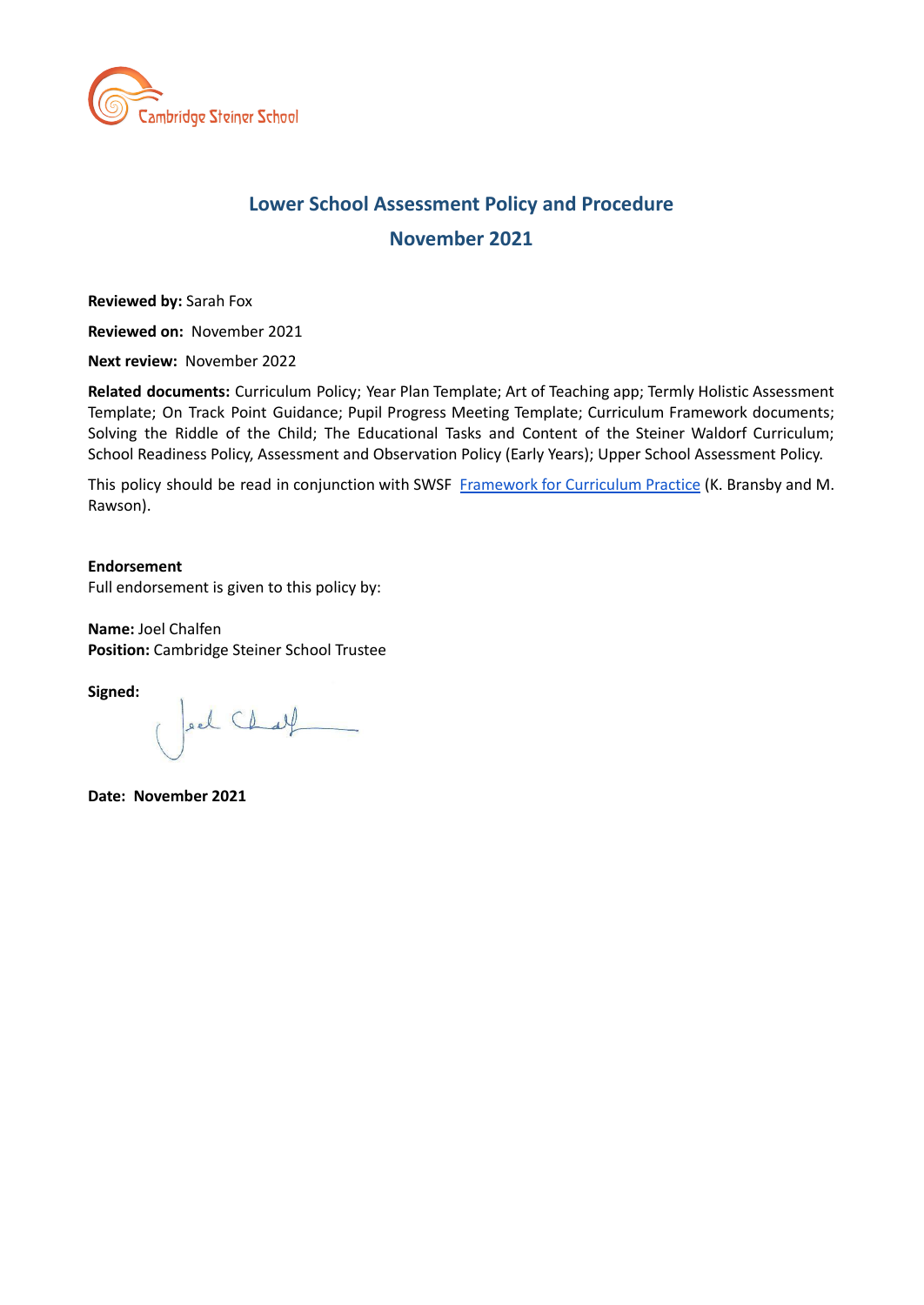## **Contents**

| 1. Aims                       | 3 |
|-------------------------------|---|
| 2. Legislation and guidance   | 3 |
| 3. Principles of assessment   | 3 |
| 4. Assessment approaches      | 4 |
| 5. Collecting and using data  | 5 |
| 6. Reporting to parents       | 5 |
| 7. Inclusion                  | 6 |
| 8. Training                   | 6 |
| 9. Roles and responsibilities | 6 |
| 10. Monitoring                | 7 |
| 11. Links with other policies | 7 |

### **1. Aims**

This policy aims to:

● Provide clear guidelines on our approach to formative and summative assessment

<span id="page-1-0"></span>-----------------------------------------------------------------------------------------------------------------------------------------------

- Establish a consistent and coherent approach to recording summative assessment outcomes and reporting to parents
- Clearly set out how and when assessment practice will be monitored and evaluated

## <span id="page-1-1"></span>**2. Legislation and guidance**

This policy relates to the following expectations set out in the Independent School Standards:

3. The standard in this paragraph is met if the proprietor ensures that the teaching at the school-

*(g) demonstrates that a framework is in place to assess pupils' work regularly and thoroughly and use information from that assessment to plan teaching so that pupils can progress;*

*4. The standard in this paragraph is met where the proprietor ensures that a framework for pupil performance to be evaluated, by reference to the school's own aims as provided to parents or national norms, or to both, is in place.*

*32(1)(f) an annual written report of each registered pupil's progress and attainment in the main subject* areas taught is provided to the parents of that registered pupil except that no report need be provided *where the parent has agreed otherwise;*

## <span id="page-1-2"></span>**3. Principles of assessment**

In keeping with the ethos of the school, all teachers should strive to recognise the unique individuality of each pupil; learning to appreciate the strengths and weaknesses, approaches to learning, attitudes and behaviour of each child, and in so doing, ensuring that all pupils have the opportunity to learn and make progress.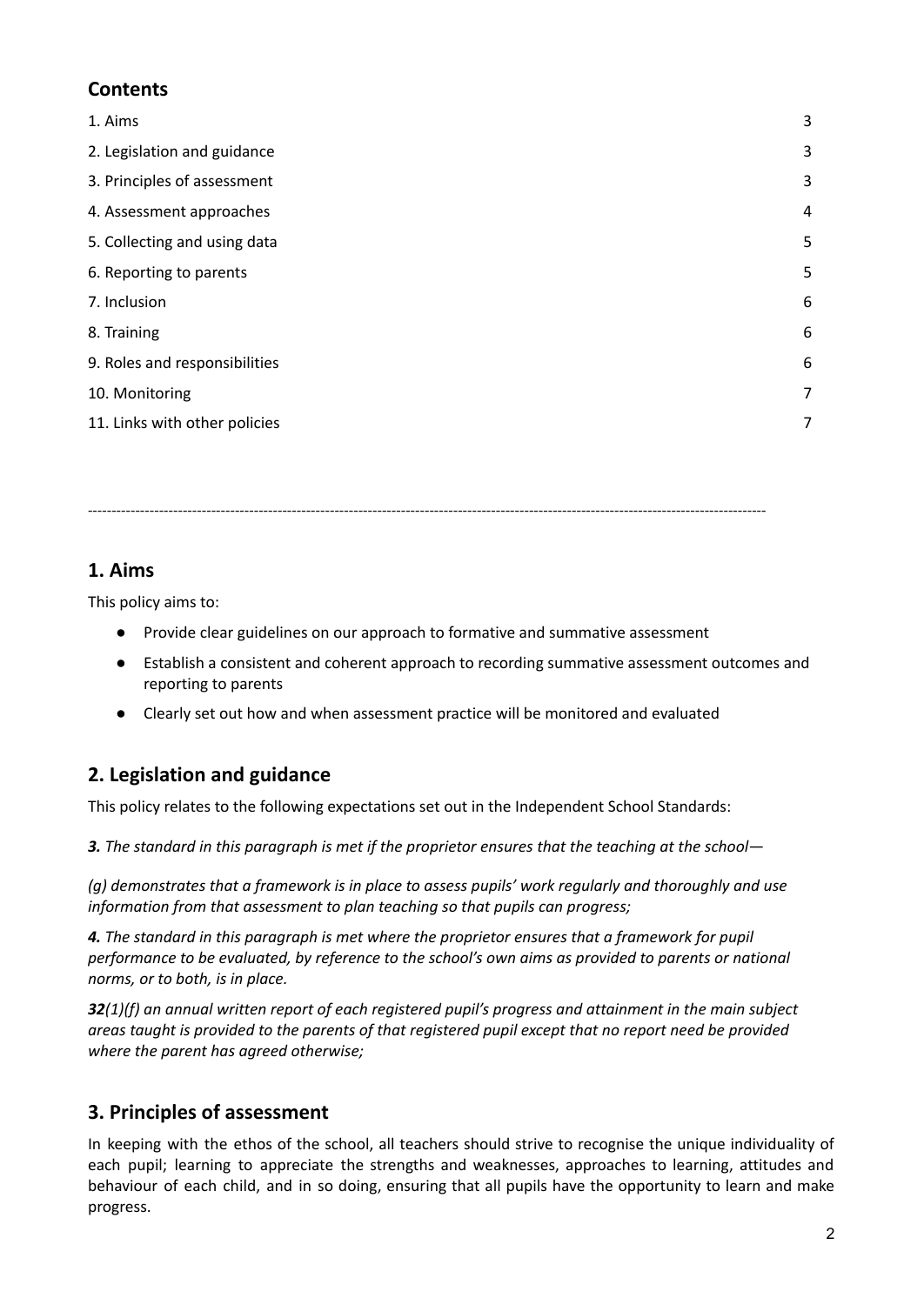We recognise that that learning-centred assessment is a vital support for learning and development that enables quality development and high levels of teaching effectiveness. Its value is in giving the teachers feedback on the pupils' learning so that this can inform their teaching. It also gives the pupils information on how they are doing and what they might do better. It enables pupils to acquire new knowledge and make good progress according to their ability so that they increase their understanding and develop their skills in the subjects taught.

*"Good practice occurs when the self-reflective teacher assesses his or her own teaching and its outcome* with individual children and shares this with colleagues on a regular basis. This insight should feed directly *back into the classroom. The Steiner Waldorf approach sees assessment as a means of gaining knowledge of, insight into and understanding for the child. The more accurate and comprehensive the observations, the richer the understanding. Increased understanding can lead to positive development in the child. In ideal circumstances, the outcome of an assessment of a child is that meaningful help is offered and new developmental opportunities are created. Assessment can lead to transformation in teaching and learning."*

*The Educational Tasks and Content of the Steiner Waldorf Curriculum*

Teachers will attempt to deepen their understanding of the children by:

- carefully observing the pupils and their responses to what they are taught
- reflecting on their classroom experience
- sharing observations with colleagues
- sharing observations with parents
- undertaking regular study of Steiner Waldorf Pedagogy and Child Development
- engaging with colleagues in a detailed study of a particular child
- engaging with colleagues in a study of a particular class
- seeking the help of outside expertise where necessary

Our learning-centred approach to assessment takes the whole human being into account. It is not just about measuring the delivery of cognitive, disciplinary knowledge and subject-based skills, but has to do with making judgements about pupils' learning processes and overall development and appreciating their development as persons, their achievements and interests. It is also about recognising emergent qualities in the person. In this sense our approach to assessment is relational because it sets out to value and appreciate what people do, and as much as possible, it is a dialogic process focused on well- being based on trusting relationships whilst seeking to avoid hierarchical relationships. The core aim of assessment is to enhance learning, including interest and motivation in learning as a lifelong disposition, and development not just of individuals but of the school as community and in a wider sense by contributing to the well-being of society.

## <span id="page-2-0"></span>**4. Assessment approaches**

At Cambridge Steiner School (CSS) we see assessment as an integral part of teaching and learning, and it is inextricably linked to our curriculum.

We use day-to-day in-school formative assessment and in-school summative assessment as our main overarching forms of assessment.

#### **4.1 In-school formative assessment**

Effective in-school formative assessment enables:

**Teachers** to identify how pupils are performing on a continuing basis and to use this information to provide appropriate support or extension, evaluate teaching and plan future lessons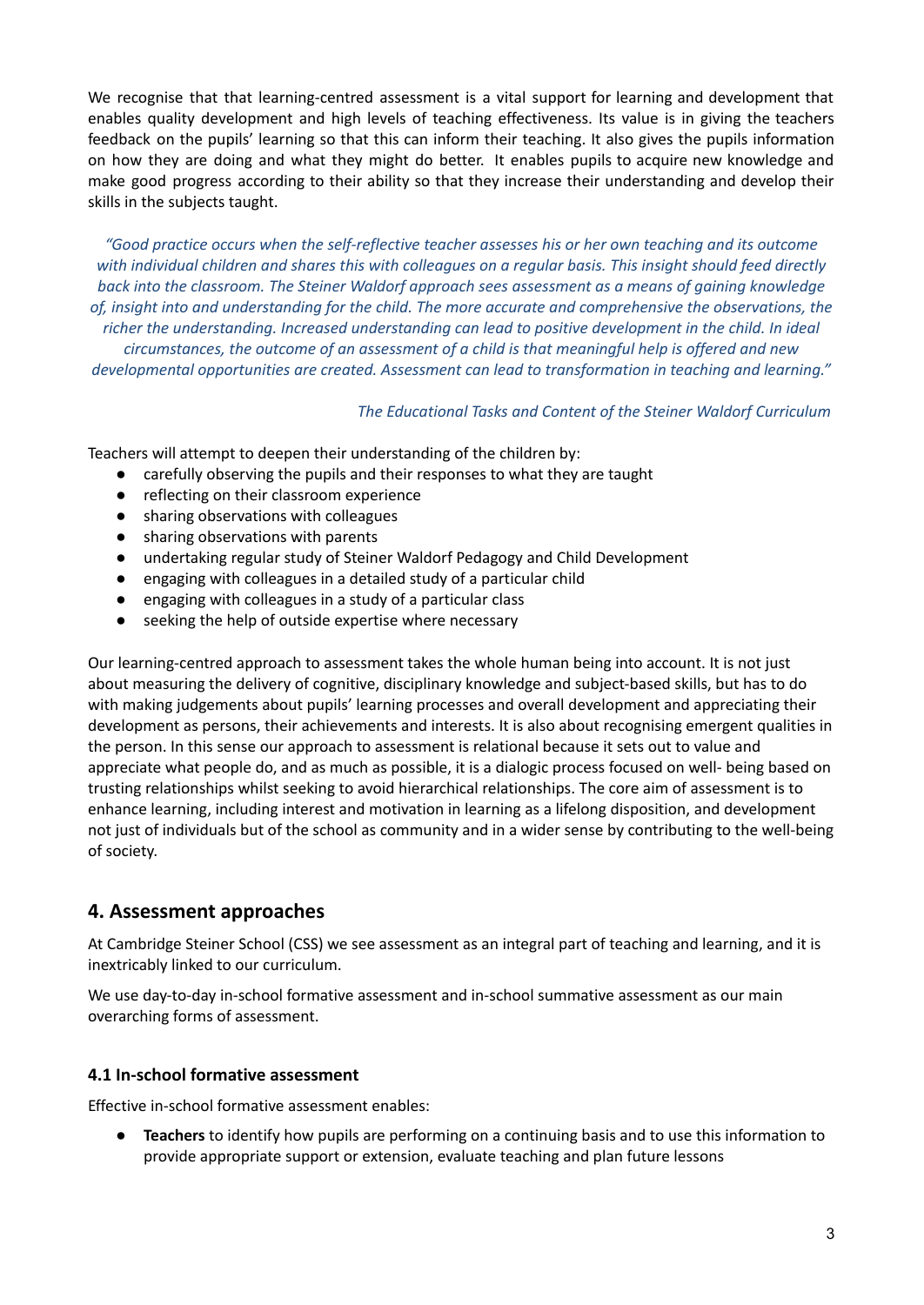- **Pupils** to measure their knowledge and understanding against learning objectives, and identify areas in which they need to improve
- **Parents** to gain a broad picture of where their child's strengths and weaknesses lie, and what they need to do to improve

Knowing how pupils are learning, what difficulties they may have, and what they can do well enables teachers to offer the right kind of support at the right time and provides the teacher essential information about the effects of her teaching. Therefore, formative modes of assessment are used to accompany learning processes and give individual pupils ongoing and concrete feedback. It is important that pupils understand in age-sensitive and language appropriate ways, what the learning aims are, how to achieve them, how they are currently doing and what criteria will be applied to assess a particular assignment or a whole learning block. This may be implicit (i.e. reinforced by teacher behavior and classroom practice) or explicit (i.e. cognitive or through the use of a rubric).

#### See also *Appendix 1: Assessing skills, knowledge and dispositions*

#### Ipsative methods

One-to-one pedagogical conversations, both informal and formal, in which the learner is helped to recognise her own progress measured against her own previous achievements and levels of participation. Thus the pupil has the feeling that she is not competing with others or external standards but is trying to do better, or maintaining her own standards. Children and young people undergo all manner of developmental crises prompted from outside or through changes in themselves and this often impacts on school learning. They need to be helped to see what these causes and symptoms are, recognise the effect they are having on them, rather than having the feeling "I am too stupid" or "it's the teacher's fault that I don't get it". Then they can find ways of moving on with the help of the teachers.

At CSS we periodically carry out individual case studies (referred to as child studies) in which a group of teachers who teach a particular pupil meet, share their experiences of the pupil, look at her work across all subjects and activities, discuss her situation in school, take into account her overall development throughout childhood (as much as is known). The parents are involved and can contribute their perspective and when the pupils are old enough, they too can contribute their own views in age-sensitive ways (though they usually don't participate in the case study itself). The teachers try to form a picture of the pupil's learning and developmental pathway, how it has been and what is now in the current situation and try to sense the nature and character of the emergent person and her biographical intentions. The purpose of such case studies is to grasp the 'meaning' or signature of the pupil's biographic trajectory through her life course so the teachers can understand her situation better. Of course the process also leads to possible support and interventions. It is also a significant pedagogical learning process for the teachers involved. For further information please see: *Solving the Riddle of the Child: The Art of Child Study* by Wiechert, Christof.

#### Self-assessment

Pupils are encouraged to assess their own activities in age-sensitive ways. Younger children are invited to express their feelings and thoughts about their activities. Older pupils can participate in formulating appropriate criteria (what makes a good presentation?) and self-assessment. Students in middle school can apply the same or similar criteria used by the teachers.

#### **Learning Strategies and Techniques – some examples**

#### Eliciting evidence of achievement

Teachers use a variety of techniques to draw out what students know in a 'low-stakes' classroom environment. This means that there is no formal test or assessment involved. The information elicited then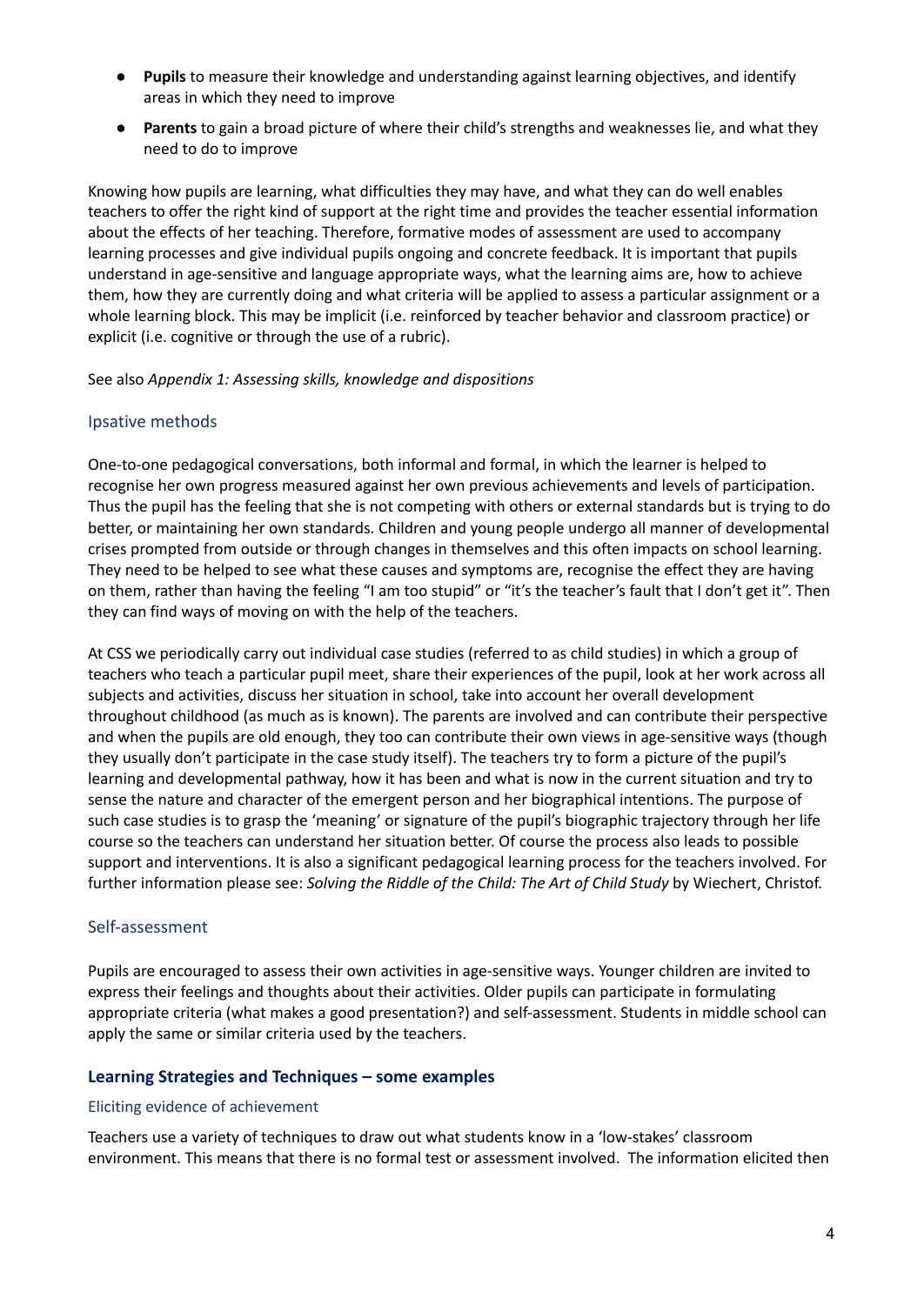informs the next steps taken by the teacher. This strategy is particularly useful during the recall segment of Main Lesson and in assessing the spoken language components of our assessment framework.

#### **Techniques**

- Re-grouping based on understanding
- Physical actions / dramatic representations of understanding such as freeze frame tableaux
- Use of cue cards, props and the like to do on-the-spot assessments of student comprehension
- Students draw / free render artistic interpretation of their understanding.

#### Sharing learning intentions

Teachers can make clear to students what the learning objective of the lesson is and, if possible, involve the students in designing their own assessments.

#### **Techniques**

● Wherever possible, share examples of the work the students are expected to complete that have been annotated by the teacher.

● In the lower classes, where learning is primarily imitative, this could take the form of small groups repeating the teacher's verse, song, dance, or action sequence while the teacher gives guidance in the form of feedback.

● In older classes, the objective could be shared with students on paper or the whole class could work together to formulate ways of creating work that shows their understanding.

These co-created guidelines could then be shared on paper or on the board.

#### Students as owners of their own learning

Teachers give students a 'low-stakes' way of owning their learning by providing opportunities for them to clearly communicate, in the moment, that they understand or need help.

#### **Techniques**

● A showing of hands / thumbs up, thumbs down

● Use of a designated gesture or the use of some sort of prop such as flags, blocks or cups. A green side up means 'I understand' and a red side up means 'I need help'. In this way, students who lack confidence are able to begin taking part without raising their hand and admitting they don't understand.

● Also, students learn to annotate their own work and pictures and are encouraged to ask for clarification if they do not understand a comment, so that they will be clear about what they need to do in their next piece of work as a result of the feedback they have received.

● Have students keep a diary / learning journal within which they record areas to focus on.

#### Activating students as instructional resources for one another

Teachers give students the opportunity to assess each other using rubrics and other means that are student created: in this way both the student who created the assessment and the students using it are self-assessing.

#### **Techniques**

● The student who creates the rubric *and* the students who use it are both *being assessed and assessing* the quality of the rubric at the same time.

● Peer to peer teaching and learning are also useful as techniques to assess learning: the teacher can either ask for students to create evidence of their learning or observe conversation between students.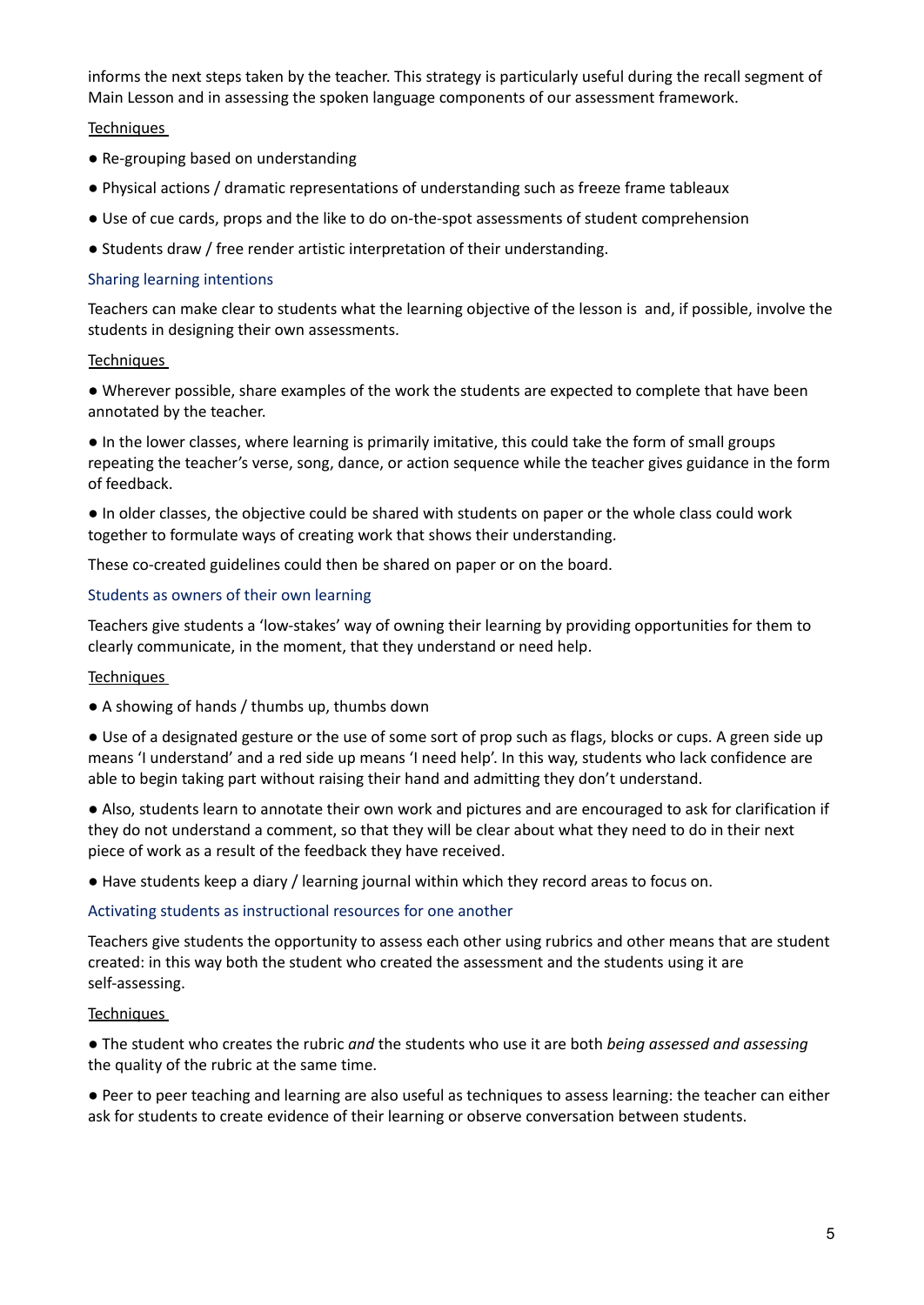#### Effective questioning

Effective questioning is a key and should be planned such that a range of responses are anticipated. Good questions lead the learner on a journey in which there is a balance between content (who, what, when) and process (how, why).

#### **Techniques**

● #1. What do you think?

This question interrupts us from telling too much. There is a place for direct instruction where we give students information yet we need to always strive to balance this with plenty of opportunities for students to make sense of and apply that new information using their schemata and understanding.

● #2. Why do you think that?

After students share what they think, this follow-up question pushes them to provide reasoning for their thinking.

● #3. How do you know this?

When this question is asked, students can make connections to their ideas and thoughts with things they've experienced, read, and have seen.

● #4. Can you tell me more?

This question can inspire students to extend their thinking and share further evidence for their ideas.

● #5. What questions do you still have?

This allows students to offer up questions they have about the information, ideas or the evidence.

#### Providing feedback that moves learners forward

Teachers provide feedback that gives the learner something to do so that the immediate reaction of the learner is that they have to use their knowledge and the teacher's feedback to find a solution / extend their learning. Feedback is primarily in the moment and verbal. This strategy draws heavily on Lev Vygotsky's Zone of Proximal Development theory.

#### **Techniques**

● Feedback could take the form of informal tests that are formative in nature and not summative: the student can then use the feedback to strengthen their understanding *before* the end of a Main Lesson Block.

● This type of feedback also works well in practice blocks: students can use the feedback given about books during Main Lesson to strengthen their understanding through practice while the connections are still fresh in their mind.

#### **Marking & Feedback**

We believe that feedback to pupils is very important, as it tells children how well they have done and what they need to do next in order to improve their work.

We give children verbal feedback on their work whenever possible and give written comments to children of all ages, providing they can read and understand those comments.

Feedback in both oral and written format aims:

- to show interest and appreciation
- to encourage, reassure and build confidence
- to monitor and review progress against the target or objective set
- to identify next steps in learning
- to help a child overcome difficulties and improve
- to help a child evaluate his/her work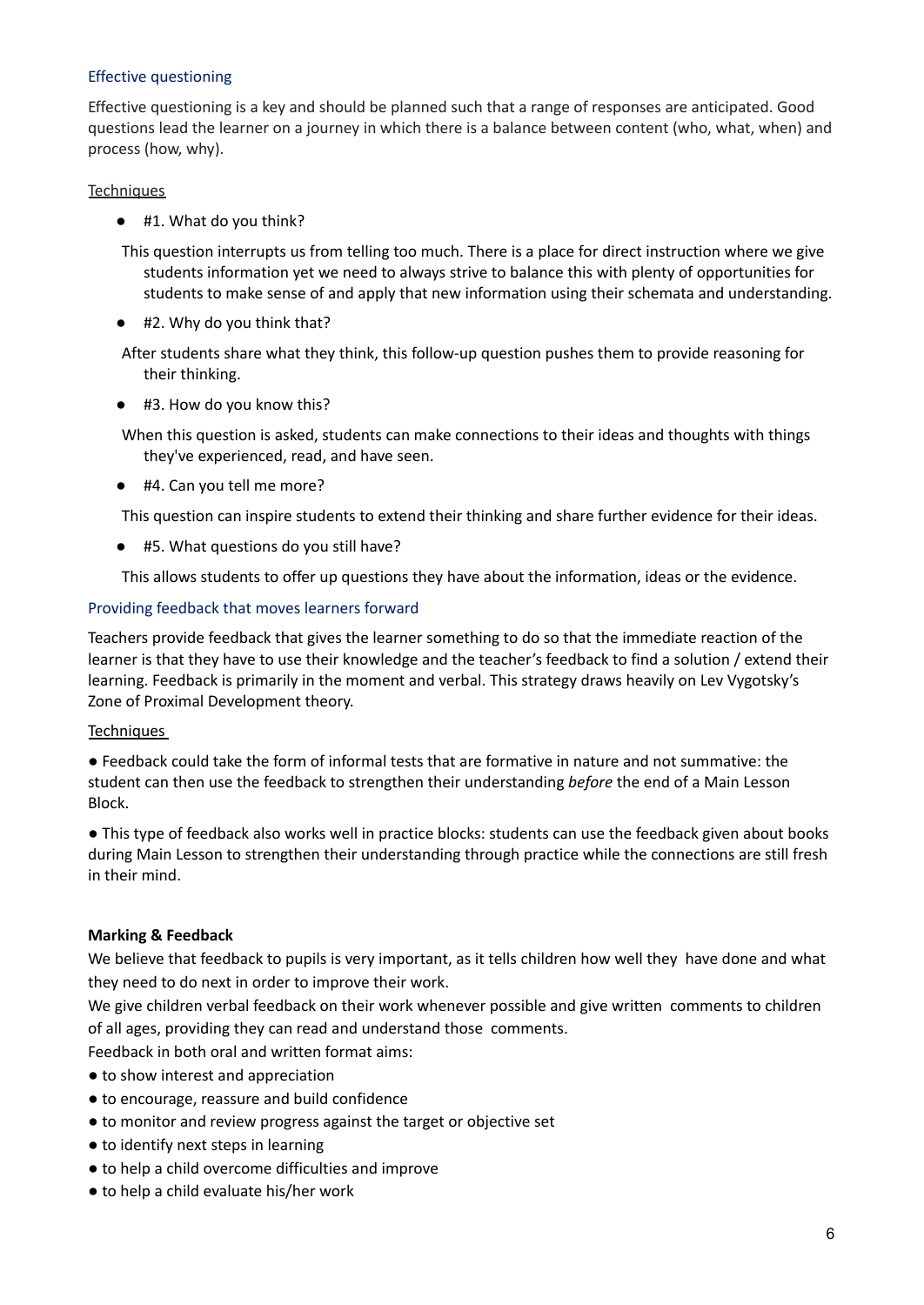We encourage the children to evaluate their own learning and that of others and make positive and constructive comments. Children are given time to respond to their learning and recognise that making mistakes is the key to also making progress. Models of successful work are shared and discussed with children in order for them to appreciate and understand the expected target.

Class Teachers look at the children's bookwork during daily lesson time, giving feedback in situ - mostly not recorded. Main Lesson and practice books are reviewed regularly, with verbal and/or written (from Class 3 onwards) feedback in pencil. Guided self-assessment can also be undertaken by the children right from Class 1. For example, they can check that all the i's are dotted and t's crossed; that all their pictures are finished to the best of their ability. Peer assessment may include reading their work back to a partner or swapping work to mark one another's, children 'critiquing' each others' work, or being guided/taught to give constructive feedback. Teachers may make informal written notes/observations of the above assessments to help inform their planning and monitor pupil progress.

Class teachers set clear expectations when setting work for pupils. Expectations for pupils may vary depending on individual needs and aptitudes. All work should be dated. For the younger classes, the teacher may write the short date onto the child's work, or the teacher can keep a record sheet of which piece of work was done when.

Class teachers use a simple coding system (appropriate to the age of the class) to identify what type of task the children have been set. Written work generally falls into the following three categories:

| Type of Writing         | <b>Benefits</b>                                                                                                                                                                                                                                                                                                                              | <b>Example Code</b>                                                              |
|-------------------------|----------------------------------------------------------------------------------------------------------------------------------------------------------------------------------------------------------------------------------------------------------------------------------------------------------------------------------------------|----------------------------------------------------------------------------------|
| Dictated                | Dictations provide opportunities for<br>ongoing assessment, particularly for<br>phonological knowledge and accurate<br>spelling.                                                                                                                                                                                                             | Encircled 'D'                                                                    |
| Emergent<br>independent | This should form the main bulk of<br>pupils' work. Independent work may<br>first be written up in a practice book, to<br>be edited by the pupil and checked for<br>corrections, before writing the work up<br>neatly.                                                                                                                        | Encircled 'M' (mine); blue dot<br>(independent)/<br>purple<br>dot<br>(with help) |
| Copied                  | Giving children work to copy from the<br>board allows for high expectations of<br>work to be put in place and encourages<br>handwriting and spelling skills. This<br>method of learning is used sparing,<br>with specific purpose in mind e.g. a<br>starting sentence for independent<br>writing; a poem exemplifying structure<br>and form. | Encircled 'C'; red dot                                                           |

#### **4.2 In-school summative assessment**

Effective in-school summative assessment enables:

- **● School leaders** to monitor the performance of pupil cohorts, identify where interventions may be required, and work with teachers to ensure pupils are supported to achieve sufficient progress and attainment
- **● Teachers** to evaluate learning at the end of a unit or period and the impact of their own teaching
- **● Pupils** to understand how well they have learned and understood a topic or course of work taught over a period of time. It should be used to provide feedback on how they can improve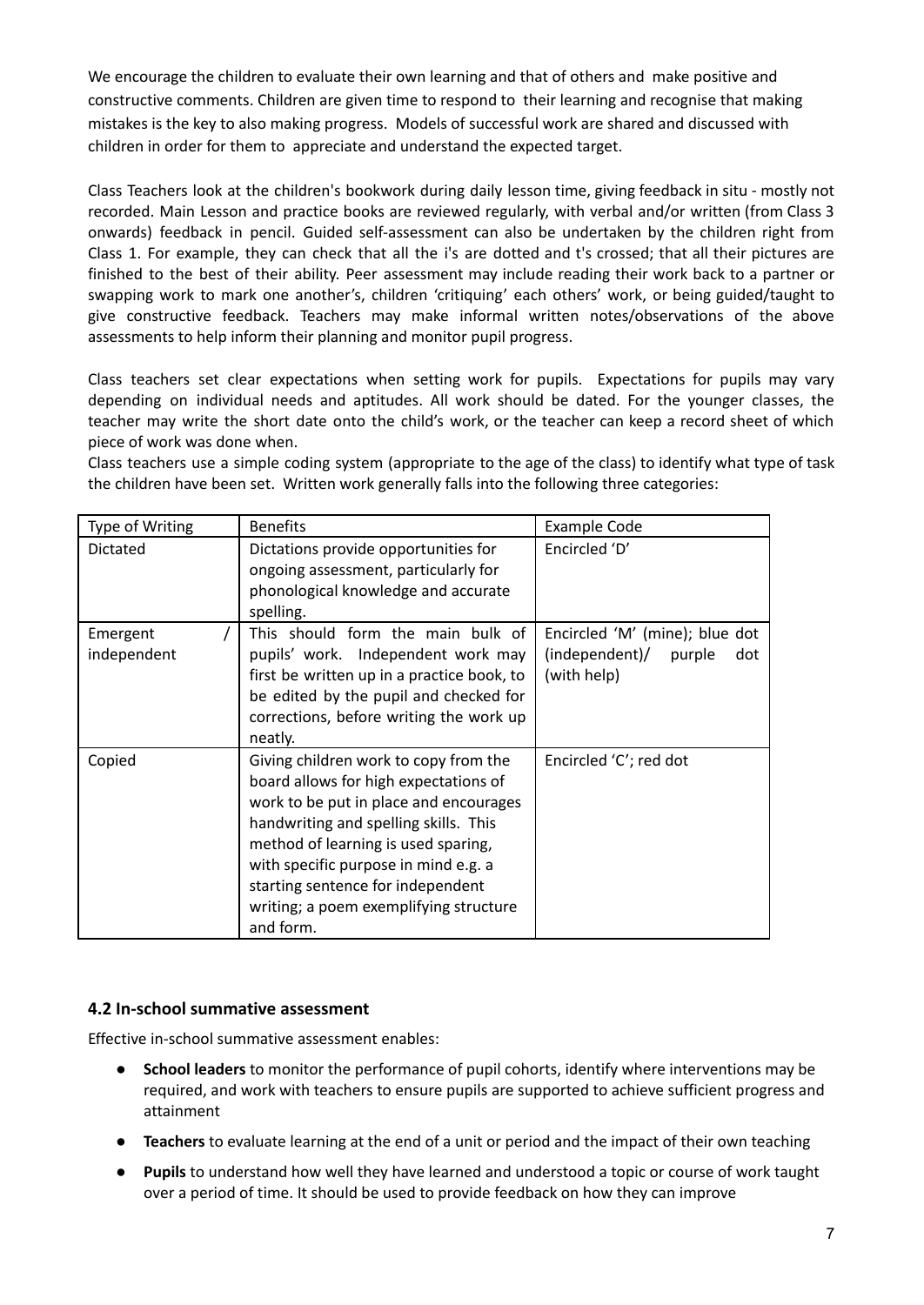● **Parents** to stay informed about the achievement, progress and wider outcomes of their child across a period

Summative methods are used at the end of learning blocks and year-end assessments to show performance of groups or individuals over time and for purposes of quality assurance.

The emphasis is on assessment being useful for pupils and teachers. Meaningful learning outcomes are best established in authentic learning situations through performance of the skills being assessed using methods such as naturally occurring evidence, rather than in isolated, de-contextualised tests. Many tasks in reality involve teamwork and therefore group assessments are appropriate.

Modes of assessment include observation and monitoring of performance or activities, projects, group work using checklists with criteria (including naturally occurring evidence), both verbal and written feedback on main lesson books and other work, presentations, portfolios (in which pupils select the work they want assessed), end of block written tests, oral exams (often in small groups), and self- evaluation. Monitoring includes noting when students have completed a piece of work, when feedback was given, the need for follow-ups, the degree of originality (e.g. on a spectrum from copied to entirely self-produced), what is a draft, improved version, final version etc. The emphasis is on giving feedback that is *kind, helpful and specific*. Internal moderation of typical examples of children work and teachers' assessments of this (e.g. two poor pieces, two competent pieces and two examples of very good work) by other teachers can raise awareness and standards. Occasional external moderation of assessments by colleagues from other schools can help define and maintain quality through comparison.

## <span id="page-7-0"></span>**5. Collecting and using data**

#### **Point in Time Assessment**

On the half term (November, February and June) the class teachers make a Point in Time Assessment (PITA) for each child with regards to the Age Related Learning Opportunities (ARLO's) for Writing, Reading, Speaking and Listening, Number and Space and Measure which are entered into our school tracking system. On the full term (December and April) PITAs take place as part of the termly review for the subject lessons. These assessments allow pupils' progress to be tracked and analysed by school leaders. Teachers reflect on the question, 'is this child on track to master the key concepts and skills for this area this year?' and make a professional judgement. The assessment uses 'On Track Point Guidance' grade descriptors (see appendix 2) that help the teacher to accurately assess the progress of each child with reference to the end points outlined in the curriculum framework. The PITA's feed into termly Pupil Progress Meetings between Class teacher, SENDCo and Education Manager.

See Appendix 3 for Assessment and Planning Timeline.

SLT, the SENCo and all other staff use this data to ensure that each child is on track to achieve their full potential. While it is expected that class teachers enter data onto the system and monitor the progress of each child to ensure he/she attains or exceeds their targets, moderation meetings with the Education Manager, SENDCo and Teaching and Learning committee **take place once a term**, to discuss the progress of each child and use the data; to identify pupils who require involvement in intervention programmes; to support the identification of children with SEN or those who are more able, and to ensure the progress of vulnerable groups; mid-year transition, gender, looked after children and those with English as a second language, as appropriate. Through the analysis of the attainment and progress recorded as well as standardised tests, book looks and lesson observations, curricular trends and areas for development are also identified which can then feed into school improvement plan.

#### **Termly Summative Observations**

This is a qualitative and holistic assessment (appendix 4) that looks at the child's progress each term in all areas of the curriculum as well as their social skills. It allows the teacher to comment on the specific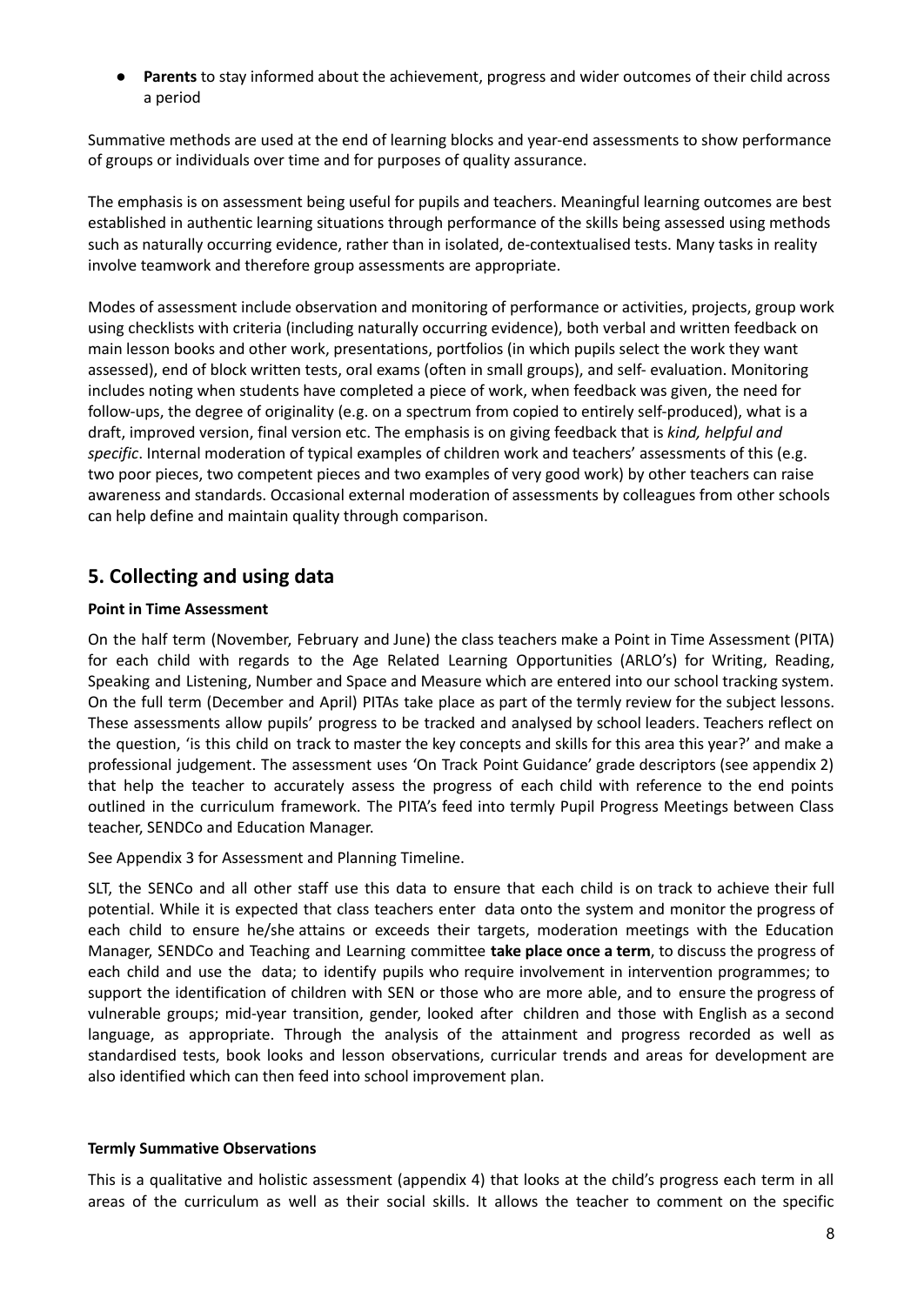challenges and achievements of individual children, and to set individual learning goals. It also highlights areas that need attention or further support. This then informs the subsequent planning of the teachers. A specific set of questions is used to guide the thinking of the teacher when carrying out this assessment. These assessments are completed at the end of each term, in the summer term this takes the form of the child's annual progress report.



Comprehensive model of assessment that keeps key questions at the centre: Are children making progress? What do they need from the teacher?

#### **Recording**

We recognise various methods of assessing a child's learning. The type of assessment that we make varies from subject to subject. We think that it is unnecessary to keep a formal record of all these assessments; we record only information that affects future learning and/or supports our monitoring processes. Our teachers record the progress of each child against the expectations set, in their planning and when completing PITA's in our tracking system. This information is continually reviewed, and shared with appropriate staff. The teacher's paper records are stored in a locked cupboard in their classroom, in compliance with data protection regulations.

## <span id="page-8-0"></span>**6. Reporting to parents**

We recognise that an important element in the education of children is their experience of the cooperation between parents and teachers.

During the course of the year the Class Teacher will organise at least two meetings with the parents of each child in the class, usually in the autumn and the summer term. This meeting will provide an opportunity to:

- discuss their child's progress
- share observations about the child's development
- discuss if there is the need for any extra support
- discuss any issues which the parents or teachers think are relevant to further mutual understanding of the child and to help meet his/her needs. Such meetings may be requested by the teacher or by the parents.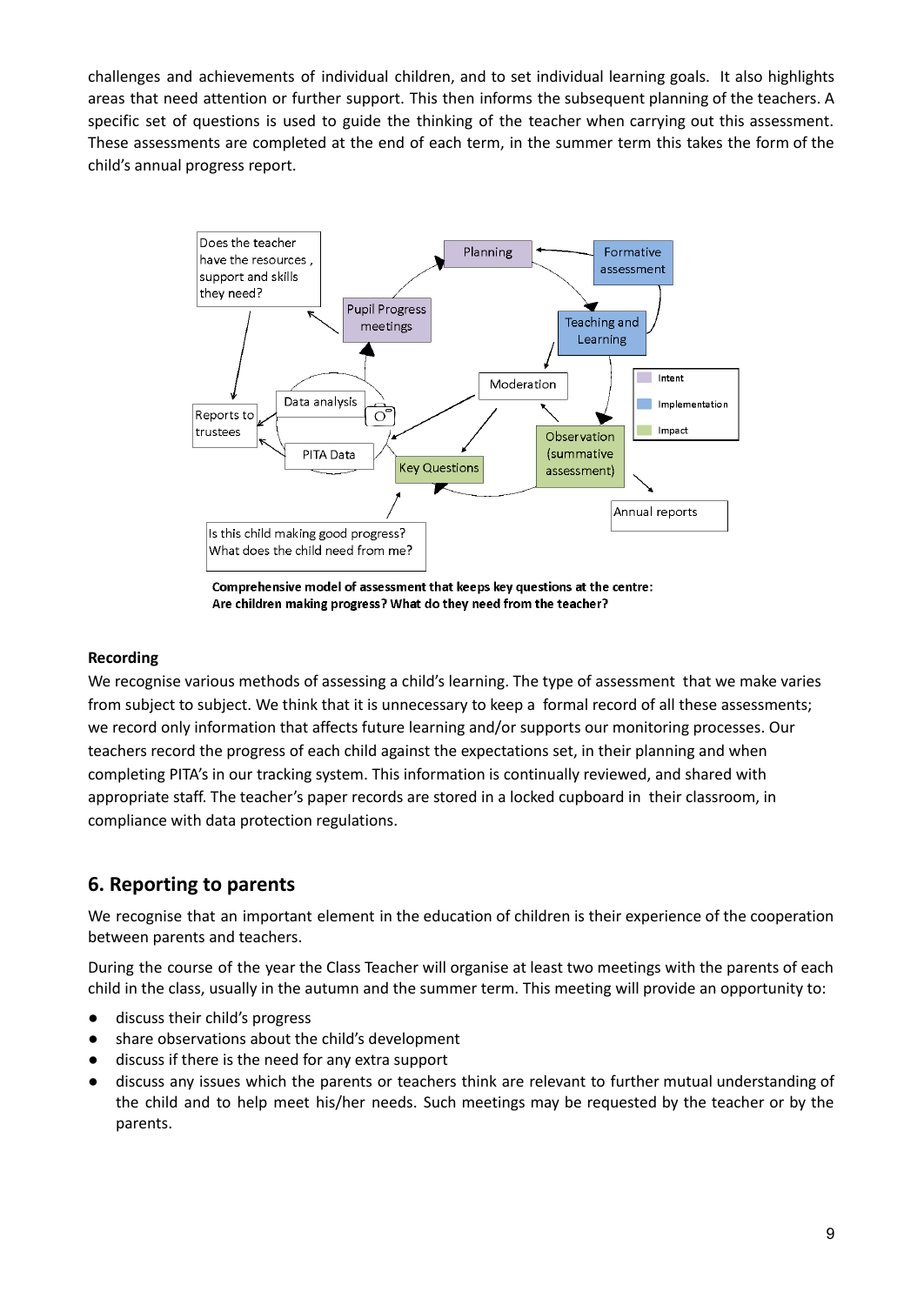If a child is experiencing difficulty in some aspect of life (academic, social or health) it may be helpful for parents and teachers to have a number of shorter meetings to ensure that a supportive dialogue is established.

A written progress report for each child will be sent to parents annually and will be completed before the end of the summer term. These reports give parents a detailed and clear qualitative assessment of the performance of their child, in relation to the school's aims, with comments on their progress and attainment in each main subject area.

#### **Mid-Year Parents' Evening with subject teachers**

This usually takes place during the Spring Term. It gives parents an opportunity to meet with subject teachers as well as the Class Teacher.

#### **Pupil Records**

Pupil records will be kept securely in the School Office /SEND room. They will contain:

- any records from previous school
- profiles from kindergarten
- copies of annual reports
- <span id="page-9-0"></span>● copies of assessments from outside agencies

## **7. Inclusion**

The principles of this assessment policy apply to all pupils, including those with special educational needs or disabilities.

Assessment will be used diagnostically to contribute to the early and accurate identification of pupils' special educational needs and any requirements for support and intervention.

We will use meaningful ways of measuring all aspects of progress, including communication, social skills, physical development, resilience and independence. We will have the same high expectations of all pupils. However, this should account for the amount of effort the pupil puts in as well as the outcomes achieved.

For pupils working below expected level of attainment, our assessment arrangements will consider progress relative to pupil starting points and take this into account alongside the nature of pupils' learning difficulties.

## <span id="page-9-1"></span>**8. Training**

Staff receive training on assessment during INSET days, staff meetings and via the Steiner Waldorf Schools Fellowship CPD program (webinars available on Mighty Networks).

## <span id="page-9-2"></span>**9. Roles and responsibilities**

#### **9.1 Trustees**

Trustees are responsible for:

- Being familiar with how the school's system of assessment captures the attainment and progress of all pupils
- Holding school leaders to account for improving pupil and staff performance by rigorously analysing assessment data

#### **9.2 Education Manager**

The Education Manager is responsible for:

**●** Ensuring that the policy is adhered to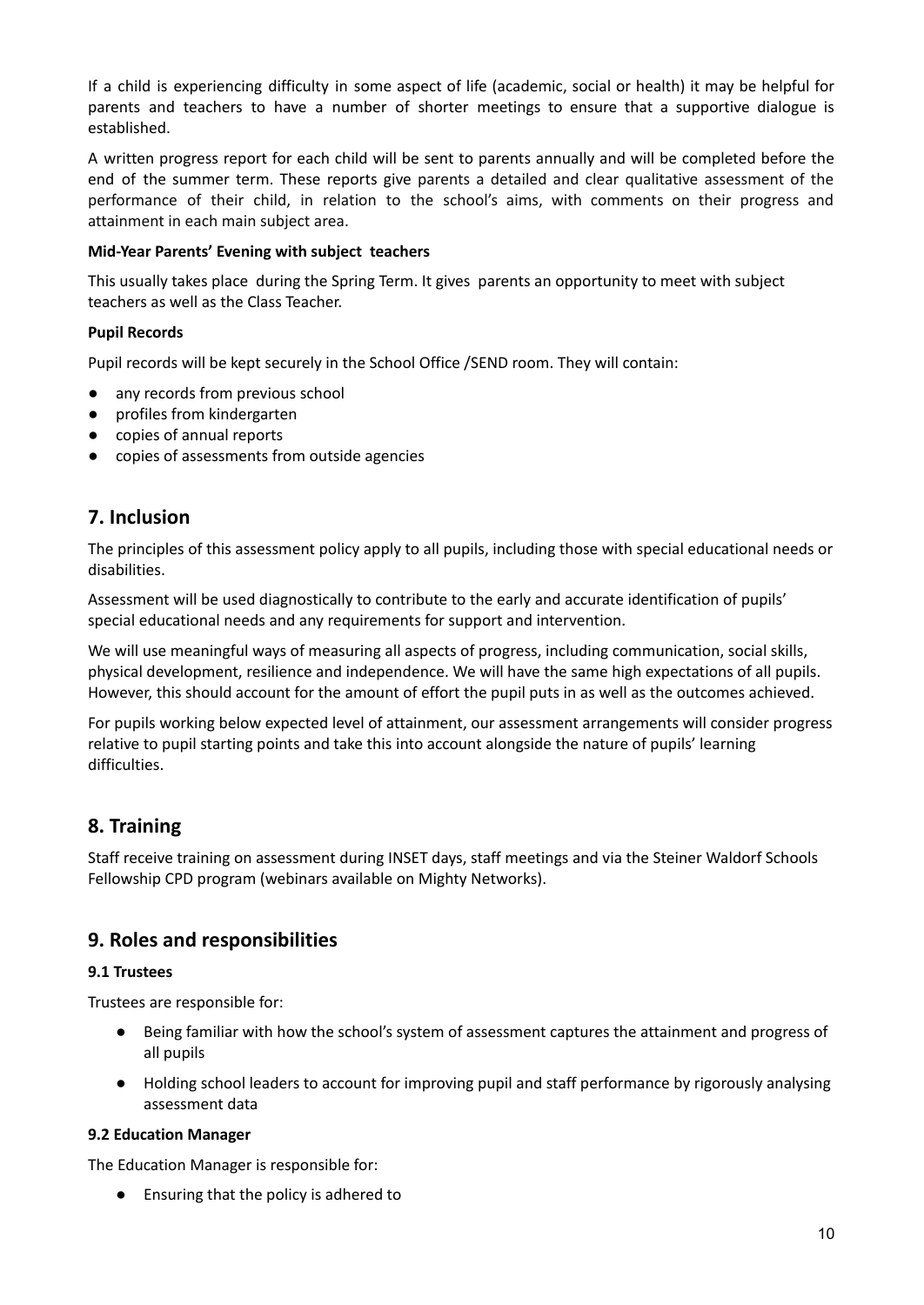- **●** Monitoring standards in core and foundation subjects
- **●** Analysing pupil progress and attainment, including individual pupils and specific groups
- **●** Prioritising key actions to address underachievement
- **●** Reporting to trustees on all key aspects of pupil progress and attainment, including current standards and trends over previous years

#### **9.3 Teachers**

<span id="page-10-0"></span>Teachers are responsible for following the assessment procedures outlined in this policy

## **10. Monitoring**

This policy will be reviewed annually by the Education Manager. At every review, the policy will be ratified by the Teaching and Learning link trustee.

All teaching staff are expected to read and follow this policy. The Education Manager is responsible for ensuring that the policy is followed.

The Education Manager will monitor the effectiveness of assessment practices across the school, through:

Wide Range Achievement Tests: As part of our process for monitoring pupil progress the school periodically conducts Wide Range Achievement Tests: a brief achievement test measuring reading recognition, spelling, and arithmetic computation. These take place for all pupils from Class 3/4 onwards, usually in October and May/June.

<span id="page-10-1"></span>Book Looks: Teachers meetings provide a forum for discussions about the expectations placed on pupils and the quality of work being produced. 'Book looks' – either within department meetings, subject lead areas meetings or mentor sessions – contribute towards these discussions and provide a more formal framework for reviewing pupil's work. A 'book look' may take a particular focus (such as marking and feedback, presentation, appropriate challenge, links to key concepts and skills and progress) and should include a sample of pupil's books (for example high achievers, EAL pupils or pupils on the SEND register).

Teaching staff meet at least termly to moderate books so that everyone is aware of what level of work represents the school's descriptors of student attainment:

- Cause For Concern
- Emerging
- Developing
- Secure
- Exceeding

Moderating in this way also allows teachers to benefit from the experience of colleagues.

Cambridge Steiner School is also collaborating with other Steiner Waldorf schools in the UK to work towards a method of national moderation across schools/ a process of benchmarking pupil work. Although reviewing book work provides significant insight into our child's learning journey, this is just one means by which to assess pupil progress and cannot ever fully represent the full breadth of learning that takes place.

Pupil progress meetings: During the pupil progress meeting, staff will briefly review the impact of the previous meeting. They will then use the 'Pupil Progress Meeting' proforma to support discussions of children and how to best support their progress. This meeting takes place on the half term (November, February, June) following the PITAs. The subjective view of the PITA is compared to the objective WRATS score (Mathematics and English). This meeting provides a space for discussion about children who are not making sufficient progress or who are excelling. The teacher can explain what support is needed and discuss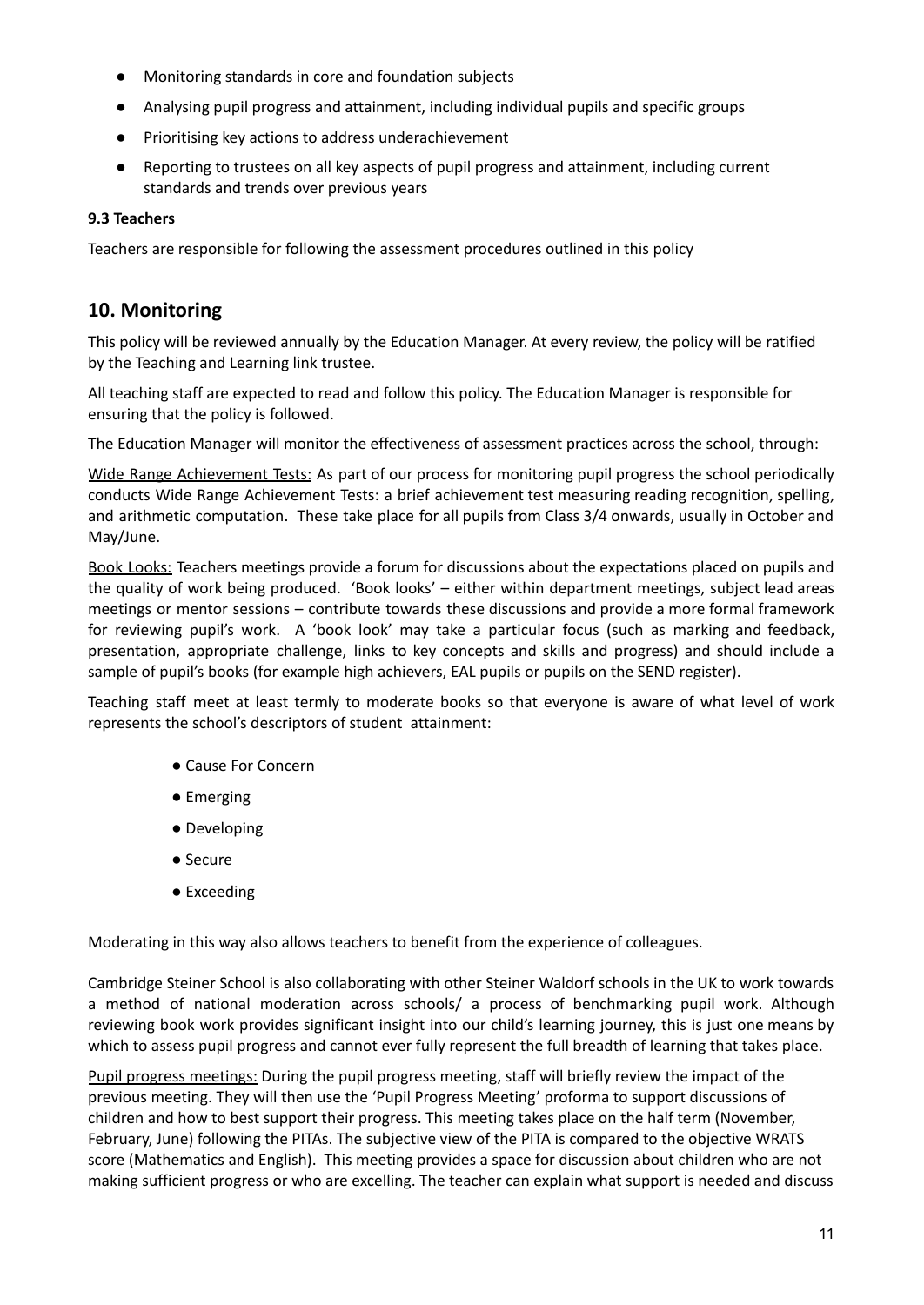what support plan could be put in place for a child if needed. Where possible, book moderation is done at this time also.

Learning Walks (a focused 'walk' through the school, visiting a range of different classes) take place regularly. Learning walks by the Education Manager and Subject Leads allow accurate monitoring of the Quality of Teaching; giving all staff the opportunity to participate allows for Continuing Professional Development (CPD) opportunities. Each learning walk should have a predetermined focus, which could range from academic (around a particular subject area, or relating more generally to stretch and challenge) to housekeeping, some example questions to consider might include: Is the content of the lesson tailored to children's starting points? Is the level of challenge appropriate for the most able? Is the classroom tidy and inviting? Are children respectful and kind? The Education Manager oversees the learning walk schedule.

Class folders (in line with SWSF purple folder system) contain a checklist to help keep track of completed paperwork and class folders are checked termly to help monitor assessment and planning.

Annual appraisals, termly check ins and mentoring sessions/lesson observations are scheduled by the Education Manager. Termly check ins include a brief overview of planning and staff wellbeing.

### **Appendix 1: Assessing skills, knowledge and dispositions**

Assessing the learning of dispositions, skills and knowledge require somewhat different perspectives. We can start by judging the degree of autonomy in learning.

Learning skills benefits from being scaffolded by teachers or competent others offering support and help. It is helpful to recognise different stages in learning skills, such as only being able to do something only with help, with a lot of help, with occasional guidance and quite autonomously. Skills can be performed on a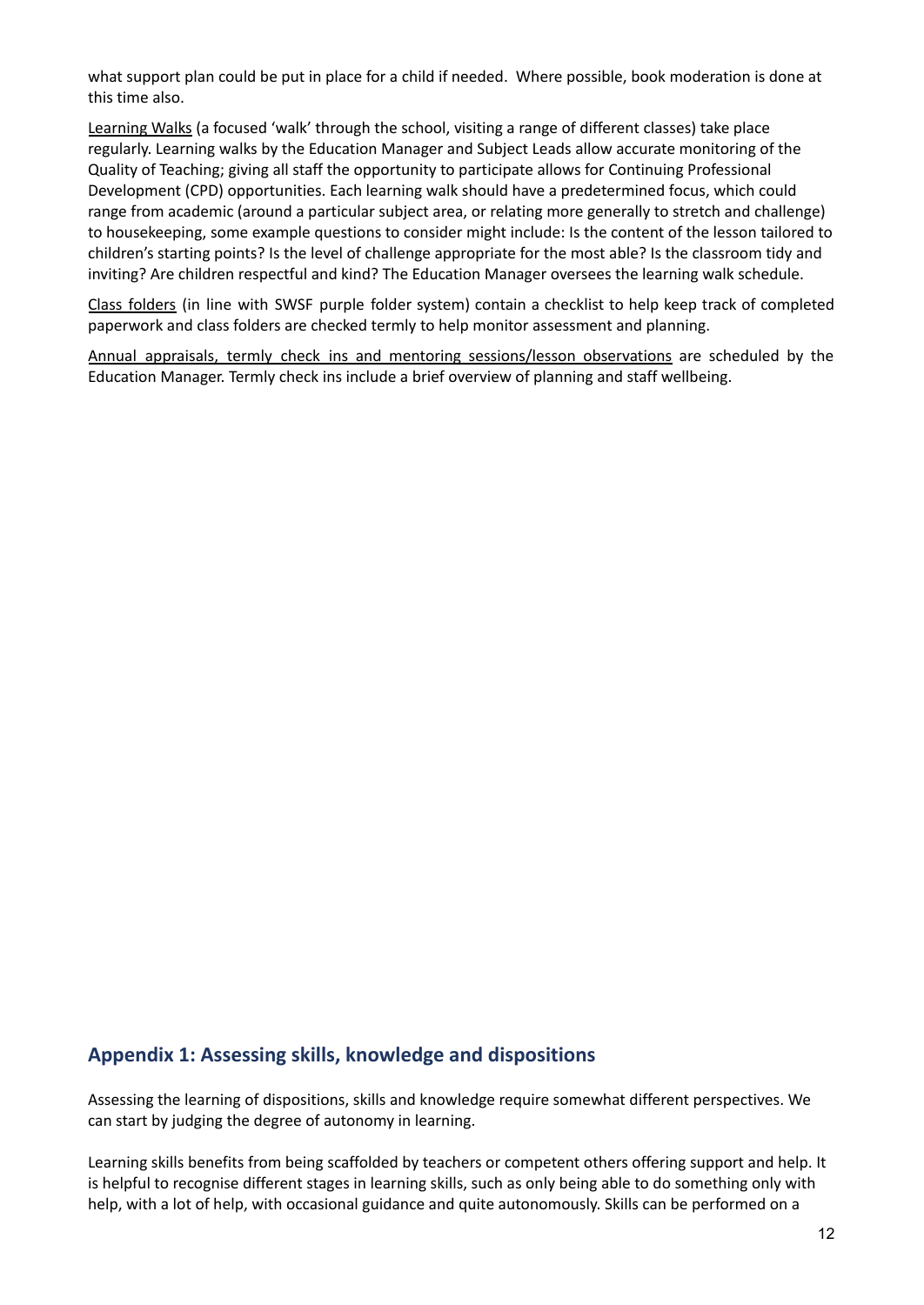spectrum from dependent on scaffolding to autonomous performance. Skills can thus be assessed in terms of whether they can be performed with help or without help along a spectrum or continuum from:

The learner can do this:



The level of skill can be assessed along a continuum, showing the direction of movement in the growth of independent skill.

#### Assessing knowledge progression

Having subject-based knowledge is important but it is more important to know the meaning of subject knowledge in the wider academic, social and ecological context, and this has both a global and a local perspective of where we are now. The two key question are always; what does this mean for humanity and the world as a whole, and what does this mean to me personally (with perhaps, what does this mean for us locally? as a middle position). As Gill and Gergen (2020, 41) put it, from a relational perspective: knowing that something is the case is far less important than knowing how to participate generatively in ongoing relational processes from which something becomes meaningful and significant. What one takes to be useful knowledge will change over time and circumstance. In fact, students tend to remember little of the content they have acquired in the first 12 years of schooling. But the challenge of relating to others, the communities, and the wider world in a possibly enriching way will remain for a lifetime. This is so not only in the demands for continued learning, but also for human well-being more generally.

Therefore, it is important to emphasise contextualised knowledge and the meaning we give to it. We can show the student's knowledge progression along this continuum and assess her ability to recall and use knowledge in context. The continuum starts with unconnected knowledge (what, when) and progresses thorough knowing things in context, moving towards meaningful knowing in different contexts/or multi-perspective knowing. The aim of knowing is understanding, which implies knowing in context as well as knowing from different perspectives. Understanding is, of course, unconstrained. We can go on deepening and broadening our understanding throughout life. In a school context we can aim to arrive at understanding, which will inevitably be relative and relational. Understanding is a key stage that can be reached but is itself the starting point for unconstrained further learning. Here this process is phrased as self-assessment, but it can of course be assessed by a teacher, if she can gather appropriate evidence, ideally in context ('naturally occurring evidence', Hipkins, 2012).



#### Assessing knowledgeable action with purpose (skills)

We define skills as knowledgeable action with purpose because applying any skill requires knowledge (e.g. of tools, materials, techniques, context etc.) and a reason or meaningful purpose for applying them (i.e. other than the purpose of merely demonstrating the skill, as in conventional testing). We can therefore assess learners' capacity to apply knowledge to solving problems or being productive in other ways by judging performance on a continuum between being unable to act skillfully and being expert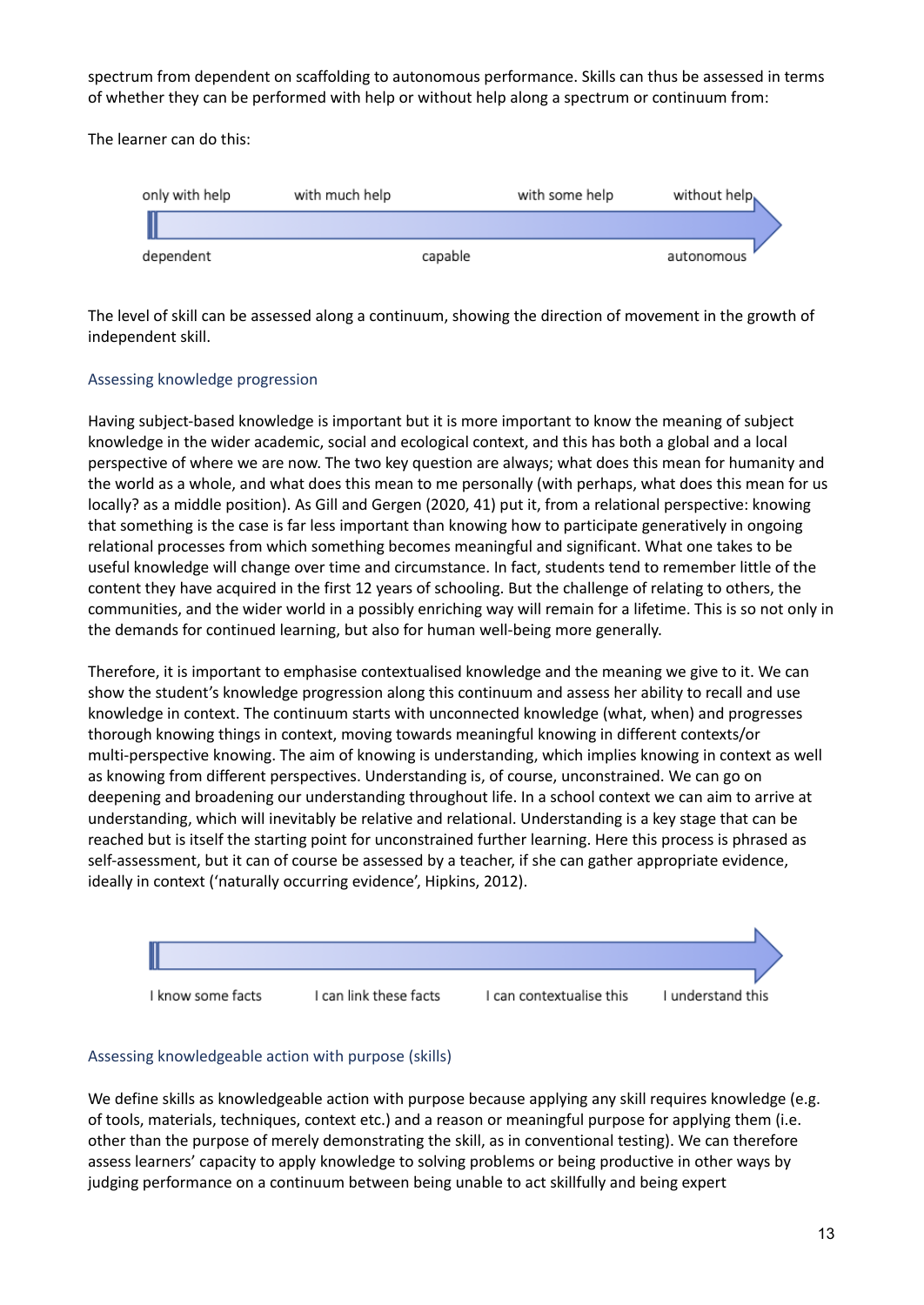

#### Assessing dispositions

Similarly we can assess dispositions to learn. Learning dispositions include being a resilient learner, being enthusiastic, engaged and motivated, being persistent and not giving up when faced with difficulties, seeing the positive in every situation, and so on. These can all be observed and monitored. In the example given below, the assessment is expressed as self-assessment, but can of course be assessed by a teacher.

| I am not yet disposed | I learn reluctantly | I learn willingly | I learn autonomously |
|-----------------------|---------------------|-------------------|----------------------|

Extract from: XX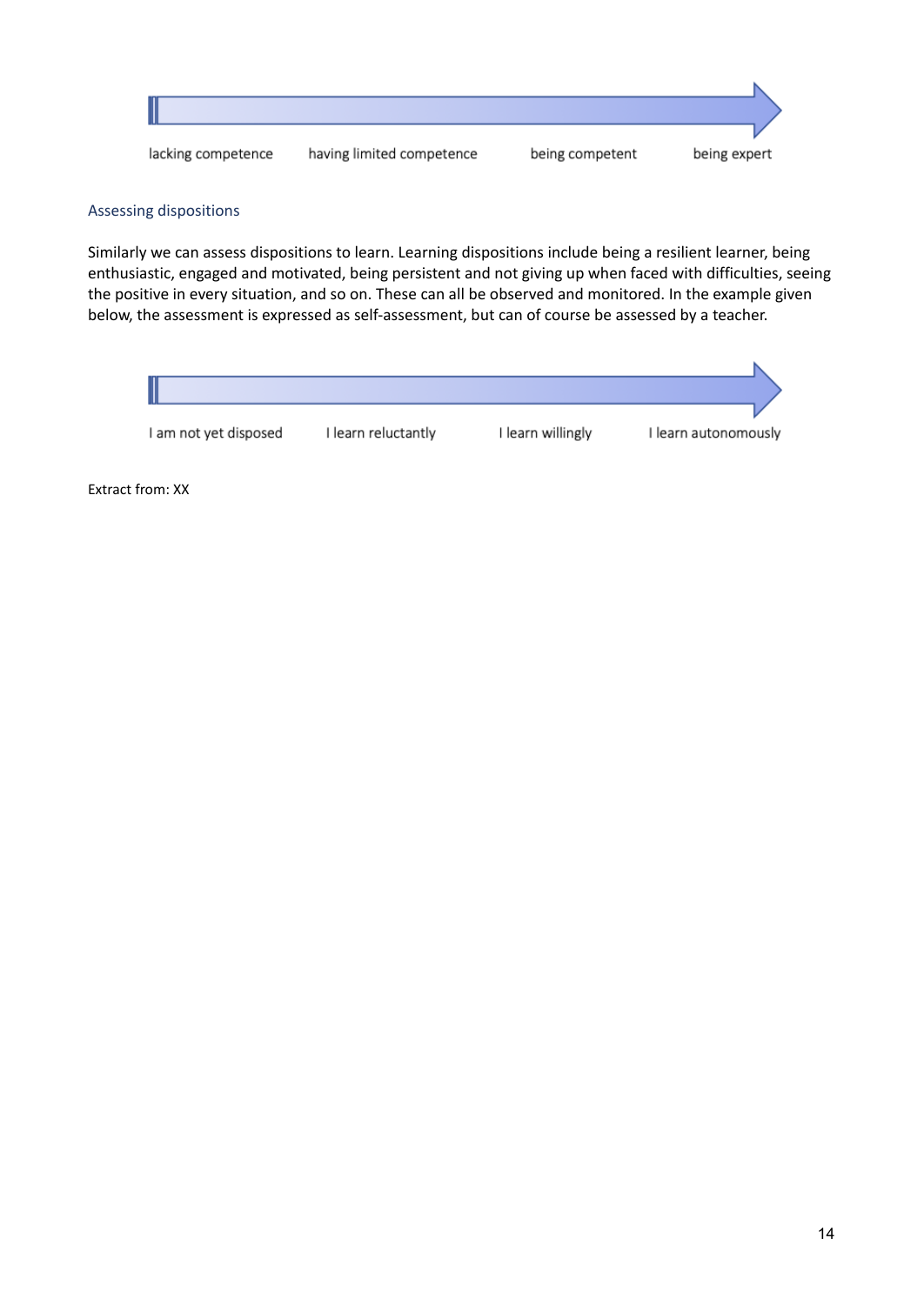# **Appendix 2 - Point in Time Assessment - ontrack guidance**

## On Track Point Guidance

| On Track Point      | Description of a child at this point                                                                                                                                                                                                                                                                                                                                                                                                                                                                              |  |  |
|---------------------|-------------------------------------------------------------------------------------------------------------------------------------------------------------------------------------------------------------------------------------------------------------------------------------------------------------------------------------------------------------------------------------------------------------------------------------------------------------------------------------------------------------------|--|--|
| (Well Below)        | Regularly unable to access the curriculum for their class or the class below.<br>٠<br>Requires additional classroom support, will often have significant SEND or EAL barriers to learning.<br>Will undertake different tasks to the rest of the class.                                                                                                                                                                                                                                                            |  |  |
| (Cause for Concern) | Is able to access the curriculum of their class or the one below with support and scaffolding.<br>٠<br>Likely to have SEND or EAL barriers to learning.<br>May undertake tasks that are modified or completely different to the rest of the class.<br>Struggles to grasp new concepts without significant support and scaffolding.<br>Struggles to embed new concepts.                                                                                                                                            |  |  |
| 3<br>(Emerging)     | Is able to access the curriculum of their class, will regularly require scaffolding and support.<br>٠<br>Does not grasp new concepts quickly.<br>Needs support to embed concepts.<br>Can apply concepts with support or scaffolding.                                                                                                                                                                                                                                                                              |  |  |
| (Expected)          | Meets many of the curriculum expectations for their class.<br>٠<br>May make errors, but is usually able to improve work following feedback and support.<br>Has some gaps in learning.<br>Is generally successful in grasping and embedding concepts.<br>Can apply skills and understanding independently, but not always successfully.                                                                                                                                                                            |  |  |
| 5<br>(Exceeding)    | Meets the vast majority of the curriculum expectations for their class.<br>٠<br>Usually grasps new concepts and embeds them quickly and independently.<br>Is able to attempt learning that is beyond the complexity of their class with some success.<br>Can apply their age appropriate understanding and skills to a wide range of contexts, and is generally successful.<br>Can often explain and justify their ideas.<br>Can critique their own work and improve it.                                          |  |  |
| 6<br>(Well Above)   | Is exceeding the curriculum expectations for their class.<br>The vast majority of times grasps new concepts and embeds them quickly and independently.<br>is often able to attempt learning independently that is beyond the complexity of their class with some success.<br>Can apply beyond age appropriate understanding and skills to a wide range of contexts with regular success.<br>٠<br>Can clearly explain and justify their ideas.<br>Can critique their own and others' work, leading to improvement. |  |  |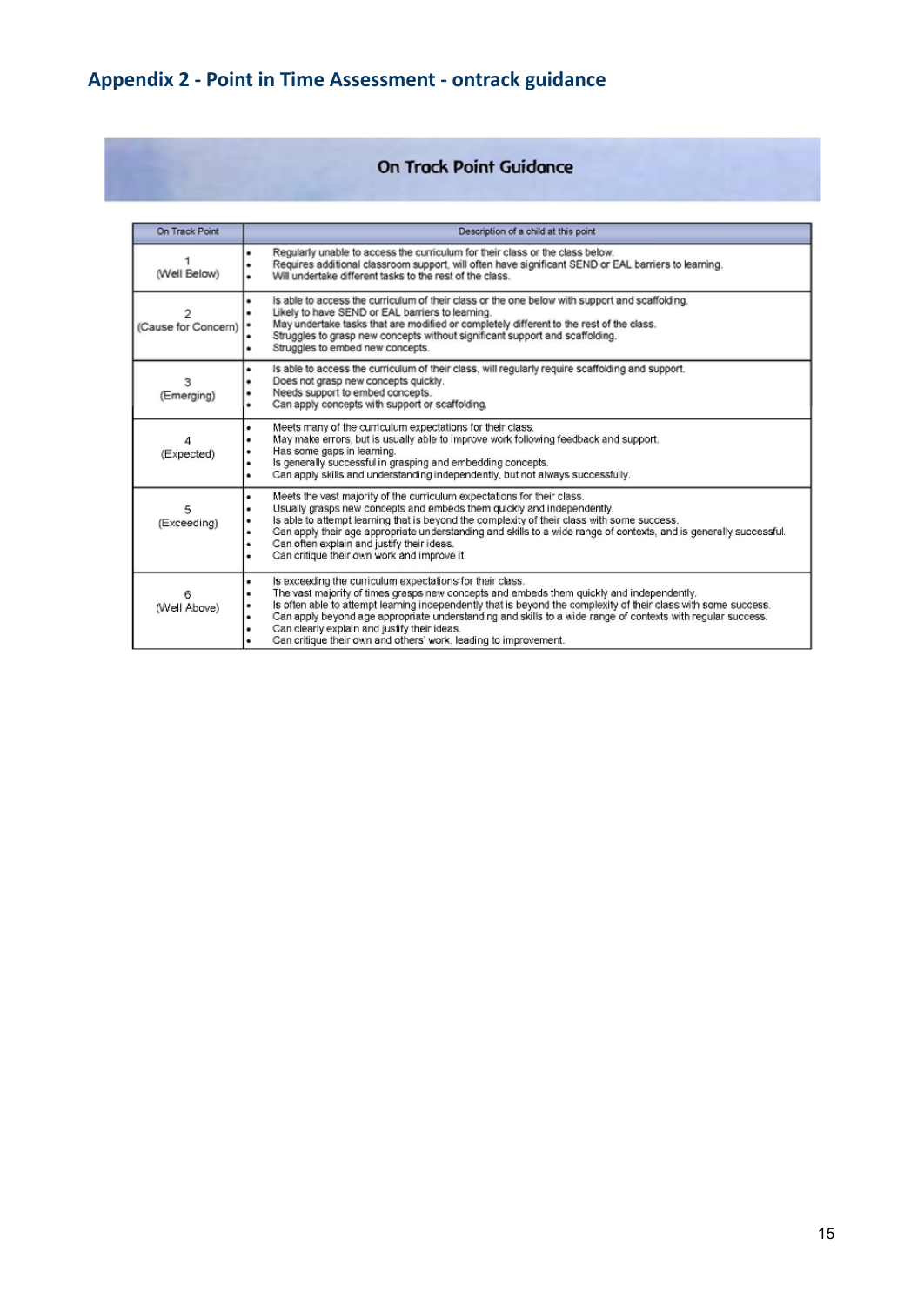## **Appendix 3: Planning and Assessment Timeline for Class Teachers**

By first day of term:

- Year Plan complete
- Subject Lesson Term Plan (autumn) complete (per subject)
- Main Lesson Block plans for this half term drafted/complete
- Brief outline for parents for what is coming up this term: main lesson / specialist subject lessons plus copy of class timetable shared

By first day back after half term:

- PITA scores for literacy and numeracy complete
- Main Lesson Block plans for this half term complete / evaluated

By end of the first week following the half term break:

Pupil Progress Meeting complete (following PITA scores)

#### Spring Term

By first day of term:

- Subject Lesson reviews for autumn term (including PITA scores) complete
- Subject Lesson Term Plan (spring) complete (per subject)
- Ensure all block plans from the autumn term are complete and evaluated
- Check curriculum coverage and amend plans accordingly
- Main Lesson Block plans for this half term complete
- Year Plan revised
- Pupil Progress Assessment (holistic) complete
- Brief outline for parents for what is coming up this term: main lesson / specialist subject lessons

By first day back after half term:

- PITA scores for literacy and numeracy complete
- Main Lesson Block plans for this half term drafted/complete

By end of the first week following the half term break:

Pupil Progress Meeting complete (following PITA scores)

#### Summer Term

By first day of term:

- Subject Lesson reviews for spring term (including PITA scores) complete
- Subject Lesson Term Plan (summer) complete (per subject)
- Check curriculum coverage and amend plans accordingly
- Ensure all block plans from the spring term are complete and evaluated
- Main Lesson Block plans for this half term complete
- Year Plan revised
- Pupil Progress Assessment (holistic) complete
- Brief outline for parents for what is coming up this term: main lesson / specialist subject lessons

By first day back after half term:

- PITA scores for literacy and numeracy complete
- Main Lesson Block plans for this half term complete

By end of the first week following the half term break:

- Pupil Progress Meeting complete (following PITA scores)
- First draft reports complete

Ensure all block plans from the summer term are complete and evaluated

WRATS will take place for all new starters and Class 3 pupils in the autumn term. Repeated for all pupils in May.